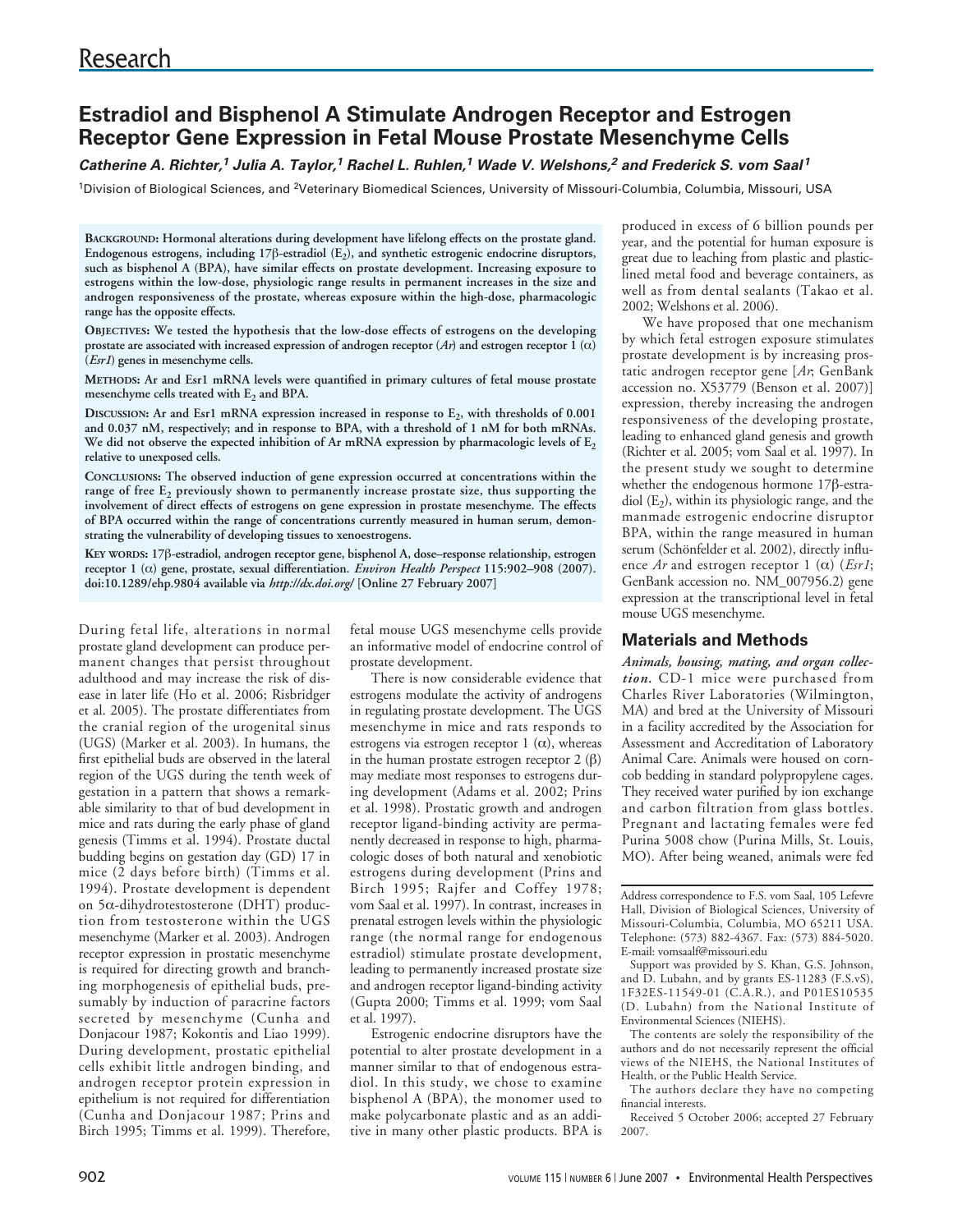Purina 5001 chow (Ralston Purina). Rooms were maintained at 25 ± 2°C under a 12 hr:12 hr light:dark cycle. Animals were treated humanely and with regard for alleviation of suffering. Animal procedures were approved by the University of Missouri Animal Care and Use Committee and conformed to the NIH *Guide for the Care and Use of Laboratory Animals* (Institute of Laboratory Animal Resources 1996).

*Tissue collection, primary cell culture, and dosing.* Timed-pregnant females were killed on GD17 (mating = GD0) by  $CO<sub>2</sub>$  asphyxiation, and fetuses were removed from the uterine horns. The bladder and UGS were removed from male fetuses as previously described (Timms et al. 1999; vom Saal et al. 1997). The prostatic region of the UGS was removed from the bladder at the bladder neck, and mesenchymal cells were isolated as described by Gupta (1999). Briefly, UGS tissue was disrupted by digestion with 3 mg collagenase type I/mL (Sigma Chemical Co., St. Louis, MO) for 30–50 min at 37°C in a shaking water bath followed by manual pipetting. Clumps of epithelium were allowed to settle out, and suspended mesenchymal cells were collected and cultured in complete medium [RPMI-1640 without phenol red (Gibco, Grand Island, NY) supplemented with 2 mM L-glutamine, 100 U penicillin G sodium/mL, 100 mg streptomycin sulfate/mL, and 0.25 mg fungizone/mL] with 10% (vol/vol) fetal bovine serum (FBS; U.S. Bio-Technologies, Parkerford, PA). Cells were grown to 95% confluence and then passaged by digestion with 0.05% trypsin in 0.53 mM EDTA (Gibco) for 5 min at room temperature. Cell viability was assayed with alamarBlue (BioSource International, Camarillo, CA) according to the manufacturer's instructions.

We characterized the cell-type composition of the UGS cell primary cultures by immunofluorescent staining of cytokeratins with mouse anti-pan-cytokeratin clone PCK-26 fluorescein isothiocyanate conjugate (Sigma), and co-staining of the mesenchymal cell marker vimentin with goat anti-vimentin (Sigma) and rabbit anti-goat Cy3 conjugate (Sigma) (Prins et al. 1991).

During experimental treatments with  $E<sub>2</sub>$ , BPA, tamoxifen, and raloxifene, FBS was charcoal-stripped to remove all hormones, and cells were maintained in a constant background of 690 pM DHT (200 pg/mL). Cells were treated with DHT rather than testosterone to control for potential treatment effects on the intracellular concentration of this high-affinity ligand for the androgen receptor, which is formed from testosterone in UGS mesenchyme cells *in vivo*, and also to avoid the intracellular metabolism of testosterone to  $E_2$  by aromatase; DHT is not a substrate for aromatase (Kokontis and Liao 1999). First passage cells were seeded onto 24-well plates at  $7 \times 10^4$  cells/well in estrogen-free complete medium with 5% (vol/vol) charcoal-stripped FBS, 5% (vol/vol) charcoalstripped horse serum (Sigma), 690 pM DHT (Steraloids, Wilton, NH), and ITS supplement (insulin-transferrin-selenium; Cambrex, Walkersville, MD) for final concentrations of 10 µg insulin/mL, 10 µg transferrin/mL, and 10 ng selenium/mL. Cells were maintained in this estrogen-free medium for 3 days, with one medium change, before the start of treatments.  $E_2$ , BPA, and tamoxifen were obtained from Sigma. Raloxifene (LY 156,758) was obtained from Eli Lilly (Indianapolis, IN). During treatments with  $E_2$  and BPA, cells were grown for 4 days, and the medium was changed every day, except where noted. The concentration of  $E_2$  in culture medium during treatments was measured by radioimmunoassay as previously described by vom Saal et al. (1990).

*Real time RT-PCR measurement of gene expression.* Total RNA was isolated with the RNAqueous kit (Ambion, Austin, TX) according to the manufacturer's instructions. Total RNA was quantified by absorbance at 260 nm. Expression of specific mRNAs were measured by one-step real-time reverse transcriptionpolymerase chain reaction (RT-PCR) as described by Bustin (2000), with the TaqMan EZ RT-PCR kit (PE Applied Biosystems, Foster City, CA) on the ABI PRISM 7700 Sequence Detection System (PE Applied Biosystems). The concentrations of  $Mn^{2+}$ ,

**Table 1.** Sequences of primers and probes for real time RT-PCR assays.

| Gene                        | Sequence $(5 \rightarrow 3')$                                                    | 5 <sup><i>c</i></sup> position in CDS | Exon boundary   |
|-----------------------------|----------------------------------------------------------------------------------|---------------------------------------|-----------------|
| Ar                          |                                                                                  |                                       |                 |
| Forward<br>Reverse<br>Probe | TGTCAAAAGTGAAATGGGACC<br>TGGTACTGTCCAAACGCATGT<br>TGGATGGAGAACTACTCCGGACCTTATGGG | 1494<br>1567<br>1516                  | $1 - 2$ at 1553 |
| Arbp                        |                                                                                  |                                       |                 |
| Forward<br>Reverse<br>Probe | GAGATTCGGGATATGCTGTTGG<br>GGCGATGGCACCAGCC<br>CAATAAGGTGCCAGCTGCTGCTCG           | 289<br>351<br>312                     | $2 - 3$ at 302  |
| Vim                         |                                                                                  |                                       |                 |
| Forward<br>Reverse<br>Probe | GCACCCTGCAGTCATTCAGA<br>CCACTTTCCGTTCAAGGTCAA<br>AGGATGTTGACAATGCTTCTCTGGCACG    | 602<br>673<br>623                     | $3 - 4$ at 660  |

CDS, coding sequence.

probe, and primers were optimized for each primer/probe set. Primer/probe sets for *Ar*, vimentin (*Vim*; GenBank accession no. NM\_011701.3), and acidic ribosomal phosphoprotein P0 (*Arbp*; GenBank accession no. NM\_007475.2) were designed using Primer Express software (PE Applied Biosystems) and are shown in Table 1. Primers were designed to span exon boundaries in order to prevent amplification of genomic DNA. Primers were synthesized by Invitrogen (Carlsbad, CA), and probes were synthesized by PE Applied Biosystems. The primer/probe set for *Esr1* was TaqMan Gene Expression Assay ID Mm00433149\_m1 (PE Applied Biosystems), which spans *Esr1* exons 3–4.

The relative concentrations of specific mRNAs in each sample were normalized to total RNA per well, as described by Bustin (2000) and Latil et al. (2001). Normalization to total RNA allowed for comparisons between independent experiments. In parallel experiments, total DNA per well was measured by fluorescence of Hoechst 33258 (Sigma), as described by Labarca and Paigen (1980). From these data, the average RNA/DNA ratio was calculated for each treatment; we used these values to convert the mRNA/total RNA measurements to mRNA/DNA to assess the effect of  $E_2$  and BPA on gene expression per cell.

*Statistical analyses.* Treatments were replicated in three wells per experiment and at least two, and in most cases more (up to 10), replicate experiments. Outliers were detected with Grubbs' test (Grubbs 1969) and removed. Treatment effects were evaluated on untransformed data for RNA, and on reciprocals for DNA and gene expression, with the analysis of variance (ANOVA) general linear model procedure using SAS software (SAS Institute Inc., Cary, NC). We made planned comparisons of means for each treatment relative to controls using the least-squares means test only if the overall ANOVA showed significant treatment effects. To avoid inflation of error rates, we did not use multiple comparisons among all treatments. The criterion for statistical significance was  $p < 0.05$ .

#### **Results**

*Characterization of UGS cells and nominal E2 concentration in primary culture.* Consistent with previous reports (Gupta 1999), immunofluorescent staining for the mesenchymal cell marker vimentin revealed no epithelial cells in first passage cells treated for 5 days with 0.1 nM  $E_2$  or with no  $E_2$  (data not shown). The UGS primary cell cultures that we examined were thus homogenous populations of mesenchyme cells that retained mesenchymal differentiation markers throughout the incubation period.

After the initial administration of  $E_2$  in culture medium, the  $E_2$  concentration slowly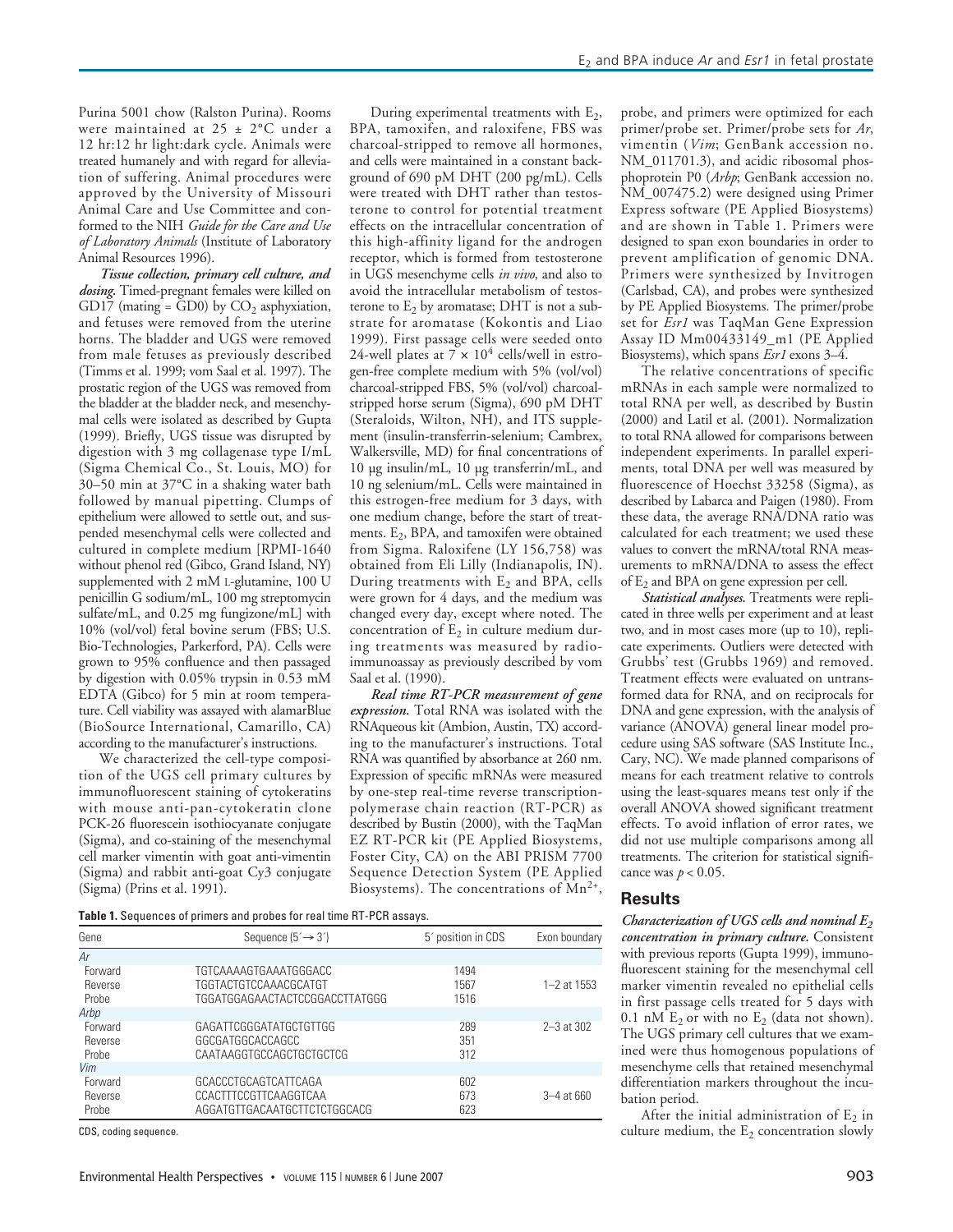decreased, presumably by metabolism, sequestration in cells, and/or binding to the tissue culture dish. In more detail,  $E_2$  was administered at a concentration of 1 nM, in the middle of the dose range in our experiment. The concentration of  $E_2$  in medium decreased by 2 hr to approximately 90% and by 18 hr to approximately 60% of the administered dose, and then remained stable through the remaining time period examined (up to 48 hr).



**Figure 1.** Indicators of cell growth increase with  $E_2$  dose. (A) DNA content slightly increased with  $E_2$  in a dose-independent manner up to 10,000 nM and decreased significantly at 100,000 nM E<sub>2</sub>. (B) Total RNA content increased with  $E_2$  in a dose-dependent manner up to 10,000 nM and decreased significantly at 100,000 nM  $E_2$ . (C and D) Gene expression of the cytoskeleton protein vimentin (C) and the ribosomal component acidic ribosomal phosphoprotein P0  $(D)$  increased with E<sub>2</sub> treatment. Units are fold induction relative to the control. Error bars represent 1 SE. The number of replicates measured for each treatment is shown in each bar.

\*Values significantly different from the control ( $p < 0.05$ ).



**Figure 2.** Biphasic Ar and Esr1 gene expression responses induced by E<sub>2</sub>. (A) Ar mRNA expression increases with increasing dose of E<sub>2</sub> up to a dose of 100 nM. A dose of 0.001 nM (0.27 pg/mL) is within the physiologic range of free  $E_2$  in mouse fetuses, and a significant response to this dose is consistent with prior in vivo findings (vom Saal et al. 1997). (B) Esr1 mRNA expression increases with increasing dose of  $E_2$  up to a dose of 100 nM. Error bars represent 1 SE. The number of replicates measured for each treatment is shown in each bar. \*Values significantly different from the control ( $p < 0.05$ ).

In the experiments we conducted, test chemicals were added to medium every 24 hr. Thus, at the midpoint of the dose–response curve tested, the actual  $E_2$  concentration in the culture medium was approximately 60% of the initial concentration at the time we collected the cells for analysis of mRNA. Measurement of DNA and RNA content and induction of gene expression confirmed that bioactive amounts of  $E_2$  were thus present at nominal concentrations < 0.001 nM (Figures 1 and 2).

*E2 induces growth of UGS mesenchyme cells*. E<sub>2</sub> treatment induced a small increase in cell growth and proliferation as indicated by DNA and RNA content at doses of 0.01– 10,000 nM (Figure 1A, 1B). At 100,000 nM  $E<sub>2</sub>$ , inhibition of cell growth and proliferation was observed (Figure 1A, 1B). Cell viability was not affected at any  $E_2$  dose tested (data not shown). Subsequent experiments used a dose range of 0.0001–10,000 nM in order to avoid the cell growth–inhibiting effects of very high doses of  $E_2$ . Relative total RNA was induced to a greater degree than DNA (Figure 1A, 1B). The housekeeping genes *Vim*, a component of the cytoskeleton in mesenchyme cells, and *Arbp*, a component of the ribosome, were examined to determine whether either could be used as a reference gene. However, both of these genes increased expression in response to E2, consistent with a general induction of cell growth (Figure 1C, 1D). Vimentin and acidic ribosomal phosphoprotein P0 exhibited differently shaped dose–response curves, suggesting differences in their mechanisms of transcriptional regulation by  $E_2$ . Because neither housekeeping gene was an appropriate control gene, expression of specific mRNAs was normalized to DNA.

*E2 induces the steroid receptor mRNAs Ar and Esr1.* Ar mRNA expression was induced by  $E_2$  up to just over 2-fold above control levels (Figure 2A). The observed threshold of induction, 0.001 nM, is slightly higher than the measured free serum  $E_2$  concentration of 0.00077 nM or 0.21 pg/mL in male mouse fetuses on GD18 (vom Saal et al. 1997). The increase in Ar mRNA with  $E_2$  dose was monotonic up to  $100$  nM  $E_2$ . At doses of  $\geq$  1,000 nM E<sub>2</sub>, Ar mRNA levels declined relative to the maximum observed induction at 100 nM  $E_2$ . Inhibition of cell growth was only evident at  $100,000$  nM  $E_2$ .

The induction of Ar mRNA by a physiologically relevant level of  $E_2$ , 0.037 nM (10 pg/mL), was significantly inhibited by antiestrogen treatment (Figure 3A). The antiestrogen raloxifene (100 nM) had similar effects to 100 nM tamoxifen (raloxifene data not shown). The inhibition of the *Ar* response to  $E_2$  by tamoxifen was overcome by addition of a pharmacologic dose of 100 nM  $E_2$ , demonstrating that the inhibition by tamoxifen observed at 0.037 nM  $E<sub>2</sub>$  is not due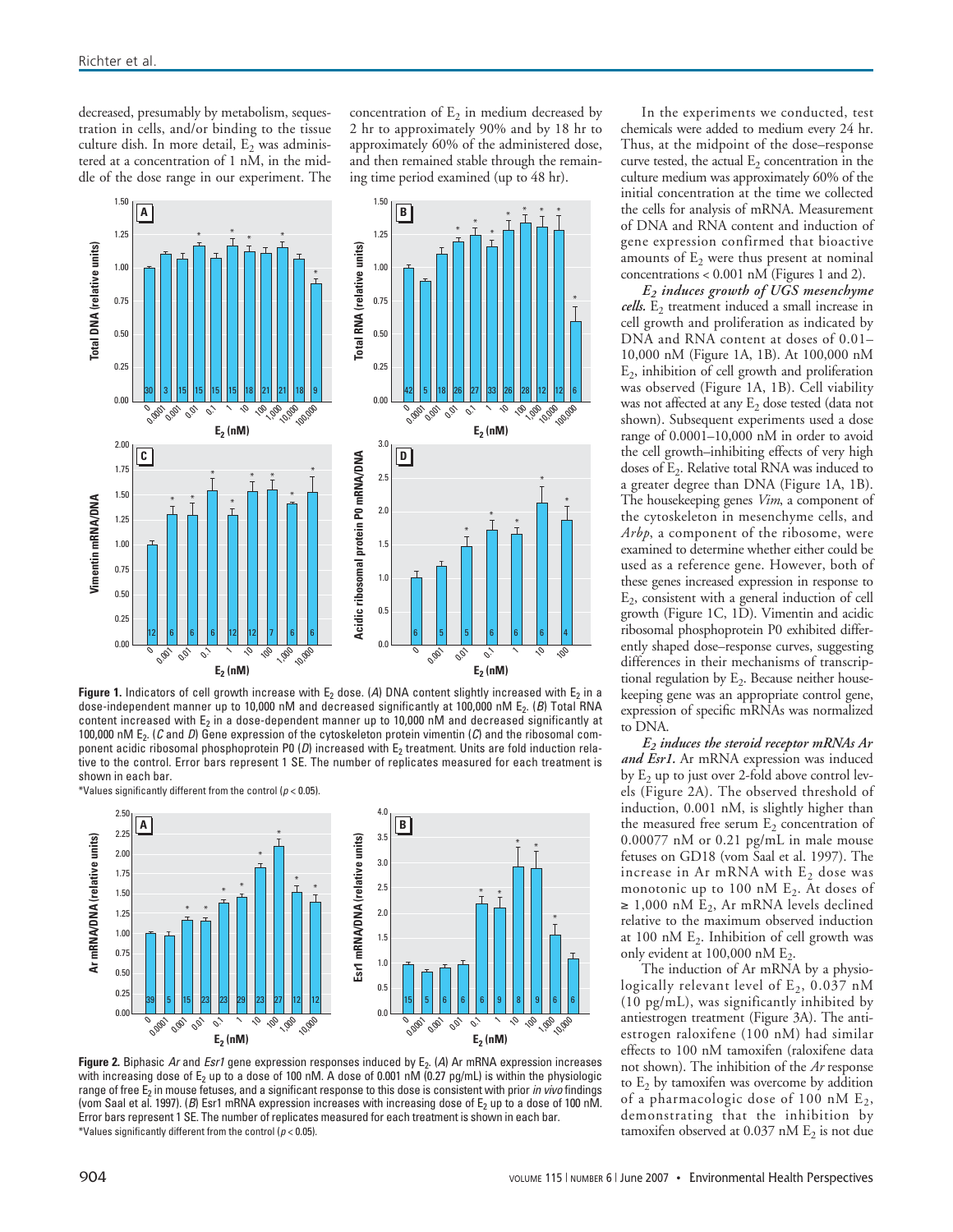to cytotoxicity or other nonspecific effects (Figure 3A).

Esr1 mRNA expression was induced by  $E_2$  by approximately 3-fold over the control, with a threshold at 0.037 nM (Figure 3B) and a peak at  $10-100$  nM E<sub>2</sub> (Figure 2B). The induction of Esr1 mRNA by 0.037 nM  $E<sub>2</sub>$  was not significantly inhibited by antiestrogen treatment (Figure 3B).

*BPA acts as an estrogen agonist in UGS mesenchyme cells.* The effects of BPA on cell growth as indicated by DNA and RNA content (Figure 4) were much less pronounced than the effects of  $E_2$  (Figure 1). The doseresponse curve for RNA was biphasic, with significant reductions in RNA content, but not DNA, at very low concentrations of BPA (Figure 4). Ar and Esr1 mRNA expression were induced by BPA treatment (Figure 5). The dose–response curves for BPA were shifted to the right by approximately 1,000-fold for Ar and approximately 30-fold for Esr1, relative to  $E_2$  (based on the significant stimulation of Esr1 in response to  $0.037$  nM E<sub>2</sub>; Figure 3B). As indicated in Figure 5A and 5B, a significant increase in both *Ar* and *Esr1* transcription occurred at BPA concentrations within the range typically reported in human blood and tissues, including fetal blood (Schönfelder et al. 2002; Welshons et al. 2006). The induction of both Ar and Esr1 mRNAs by a physiologically relevant low dose of BPA (10 nM) was inhibited by a 100-nM dose of tamoxifen. For both genes, the inhibition by tamoxifen was overcome by a high dose of BPA (1,000 nM) (Figure 6).

#### **Discussion**

The aims of the present study were to investigate whether there were direct effects on *Ar* and *Esr1* gene activity that could be related to the previously observed stimulatory effect on prostate development caused by prenatal exposure to serum concentrations of bioactive  $E_2$  in fetal mice and the concentration of bioactive BPA currently measured in human fetal serum. We found that both the natural estrogen  $E_2$  and the synthetic estrogenic endocrine disruptor BPA stimulated increases in prostate Ar and Esr1 mRNAs. The stimulation occurred at physiologically relevant part-per-trillion doses of  $E_2$ , and at parts-perbillion doses of BPA, which are within the range found in human fetal blood (reviewed by Welshons et al. 2006).

Exposure of male mouse and rat fetuses to slightly elevated estrogen levels results in permanent prostate enlargement and elevated androgen receptor levels in adulthood (Timms et al. 1999; vom Saal et al. 1997). Some confusion concerning effects of estrogen on the prostate has been created by studies in which only very high, pharmacologic

(supraphysiologic) doses of estrogen were tested. Effects of pharmacologic doses of estrogenic chemicals on prostate development are not predictive of effects at physiologic doses. The dramatic effects of physiologic doses of estrogens have been revealed in studies in which pregnant mice were administered low doses of  $E<sub>2</sub>$ , the drugs diethylstilbestrol (DES) and ethinylestradiol, BPA, or the estrogenic insecticide methoxychlor, resulting in a permanent increase in prostate size in male offspring (Gupta 2000; Nagel et al. 1997; Thayer et al. 2001; vom Saal et al. 1997; Welshons et al. 1999). As the dose of  $E<sub>2</sub>$  or DES was increased into the pharmacologic range, the stimulating effect observed at low doses disappeared and inhibition of prostate development occurred (Gupta 2000; Timms et al. 2005; vom Saal et al. 1997). Thus, the inhibitory effects of pharmacologic

doses of estrogens on the developing prostate are opposite to effects of physiologic doses of the same estrogenic chemicals.

Available data on short-term effects of developmental estrogen exposures are consistent with the long-term effects observed in adulthood. For example, a high, pharmacologic dose of estradiol benzoate given to neonatal rats induced down-regulation of androgen receptor protein expression as early as postnatal day (PND) 6 (Prins and Birch 1995). In contrast, low, physiologically relevant doses of estrogenic chemicals (DES and BPA) fed to pregnant mice induced up-regulation of prostatic androgen receptor ligand binding activity in male offspring as early as PND3; this observation was replicated in organ culture of fetal mouse prostate treated with 0.1 pg/mL DES or 50 pg/mL BPA (Gupta 2000). The increase in prostate size in



Figure 3. Antiestrogen treatment inhibits E<sub>2</sub>-induced expression of Ar but does not significantly inhibit E<sub>2</sub>induced expression of Esr1. (A) The antiestrogen tamoxifen (Tam) blocks induction of Ar mRNA by a physiologic dose of  $E_2$ , and the inhibition by Tam is overcome by a pharmacologic dose of  $E_2$ . (*B*) Tam does not significantly inhibit induction of Esr1 mRNA by a physiologic dose of  $E_2$ , or by a pharmacologic dose of E2. Error bars represent 1 SE. The number of replicates measured for each treatment is shown in each bar. \*Values significantly different from the control ( $p < 0.05$ ). \*\*Significant differences between the same  $E_2$  treatment with and without Tam ( $p < 0.05$ ).



**Figure 4.** Indicators of cell growth in response to BPA. (A) Total DNA content was stable at low doses of BPA and significantly increased only at 1,000 nM. (B) Total RNA was significantly decreased at very low doses of BPA, 0.0001–0.001 nM, and significantly increased only at 1,000 nM. Error bars represent 1 SE. The number of replicates measured for each treatment is shown in each bar. \*Values significantly different from the control ( $p < 0.05$ ).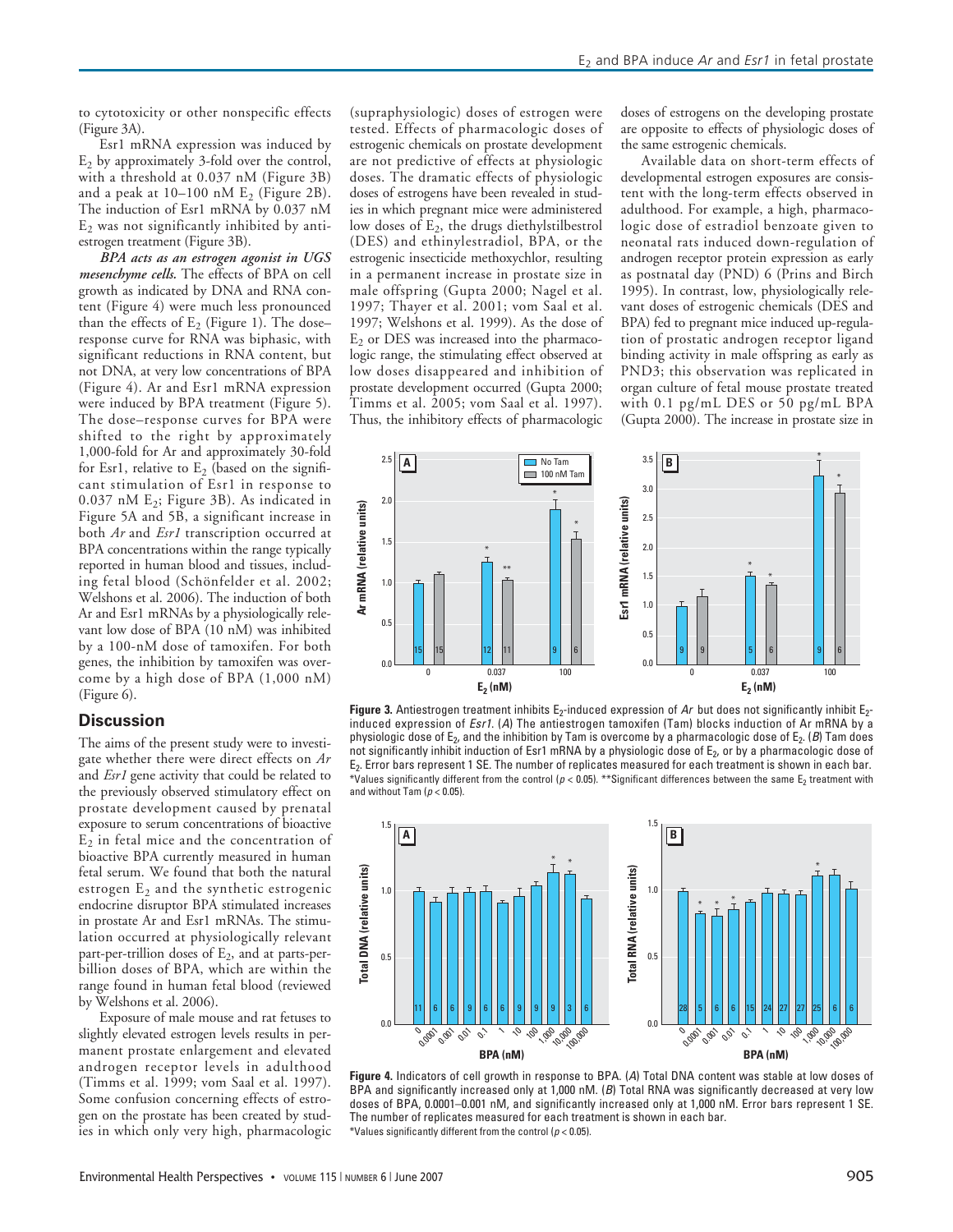response to 50 pg/mL (0.22 nM) BPA in organ culture is below the threshold observed for stimulation of either *Ar* or *Esr1* gene expression observed in the present study.

Our findings support the hypothesis that prenatal exposure to elevated estrogen levels permanently increases prostate size and androgen responsiveness at least in part by inducing Ar mRNA expression. Importantly, the effects on Ar mRNA expression occurred with a threshold at 0.001 nM  $E_2$  (0.28 pg/mL), consistent with concentrations previously shown to alter prostate development *in vivo.* Specifically, the total serum  $E_2$  concentration in male mouse fetuses on GD18 is approximately 0.35 nM (94 pg/mL), and the free (unconjugated and unbound to plasma proteins) serum concentration of  $E_2$  is 0.00077 nM (0.21 pg/mL), or 0.2% of total

serum  $E_2$  (vom Saal et al. 1997), similar to findings in rats (Montano et al. 1995). An increase in free serum  $E_2$  in male mouse fetuses (due to maternal administration of  $E_2$  via Silastic capsule) to 0.0012 nM (0.31 pg/mL) significantly increased prostate size and the number of prostatic androgen receptors in adulthood (vom Saal et al. 1997). Our results show that at these same physiologic doses,  $E_2$  acts directly on fetal UGS mesenchyme cells to increase Ar mRNA expression. This response was inhibited by the antiestrogens raloxifene (data not shown) and tamoxifen (Figure 3), suggesting that the induction of Ar mRNA by  $E_2$  is mediated through the classical genomic estrogen receptor pathway.

The differences in the shapes of the dose– response curves for *Ar* and *Esr1* suggest that



**Figure 5.** Gene expression of Ar and Esr1 are induced by the synthetic estrogen BPA. (A) Ar mRNA expression increases with increasing dose of BPA. (B) Biphasic Esr1 mRNA expression response increases with increasing dose of BPA up to a dose of 10,000 nM (10 µM or 2.28 µg/mL). Shaded areas represent the typical range of concentrations of unconjugated BPA measured in human serum (Welshons et al. 2006). Error bars represent 1 SE. The number of replicates measured for each treatment is shown in each bar. \*Values significantly different from the control ( $p < 0.05$ ).



**Figure 6.** Antiestrogen treatment inhibits BPA-induced expression of steroid receptors Ar and Esr1. (A) The antiestrogen tamoxifen (Tam) blocks induction of Ar mRNA by a 10-fold lower dose of BPA, and the inhibition by tamoxifen is overcome by a 10-fold higher dose of BPA. (B) Tam inhibits induction of Esr1 mRNA by a 10-fold lower dose of BPA, and the inhibition by Tam is overcome by a 10-fold higher dose of BPA. Error bars represent 1 SE. The number of replicates measured for each treatment is shown in each bar. \*Values significantly different from the control ( $p < 0.05$ ). \*\*Significant differences between the same BPA treatment with and without Tam ( $p < 0.05$ )

the receptors are regulated by distinct mechanisms. Distinct dose–response relationships were also noted for vimentin, acidic ribosomal protein P0, total RNA content, and DNA content. These findings are consistent with data from microarray studies demonstrating considerable diversity in dose– response relationships of different estrogenresponsive genes; in particular, as one moves across the dose–response curve, entirely different sets of genes are activated or inhibited (Coser et al. 2003; Shioda et al. 2006). Induction of *Ar* and *Esr1* also displayed different responses to inhibition by antiestrogens, in that *Esr1* induction was not significantly inhibited by antiestrogen cotreatment (Figure 3). The threshold for effects on *Esr1* expression was between 0.01 nM  $(2.3 \text{ ng/mL})$  and 0.037 nM  $(8.4 \text{ ng/mL})$  E<sub>2</sub> (Figures 2B and 3B). This is above the normal range of free  $E_2$  in serum in male mouse fetuses. However, serum estradiol may underestimate estrogen levels in prostate tissue because cells in the developing prostate express aromatase, which metabolizes testosterone to  $E<sub>2</sub>$  (Ellem and Risbridger 2006; Risbridger et al. 2003), and because estrogen receptor agonists, including xenoestrogens, exhibit additive effects in combination (Rajapakse et al. 2002). The induction of  $Esr1$  expression by  $E_2$  suggests that estrogen exposure may create a positive feedback loop in the UGS, such that exposure to estrogens increases sensitivity to future or continuing exposure.

Although the observed effects of physiologic concentrations of  $E_2$  on Ar mRNA expression are consistent with established *in vivo* effects, our pharmacologic dose range (e.g., 100 nM) *in vitro* observations are not consistent with established *in vivo* effects (Gupta 2000; Prins and Birch 1995; vom Saal et al. 1997), which predicted a decline in Ar mRNA expression relative to control levels at this high dose of E<sub>2</sub> (Figure 2A). The *in vivo* regulation of androgen receptors by pharmacologic doses of estrogens may thus involve systemic and posttranscriptional effects that are not observable in terms of Ar mRNA levels in isolated mesenchyme cells. The involvement of posttranscriptional mechanisms is supported by the observation that developmental exposure to pharmacologic doses of estrogens permanently up-regulates androgen receptor degradation by the proteasome (Woodham et al. 2003).

The behavior of BPA in this system is consistent with the established activity of BPA as an estrogen receptor agonist (reviewed by vom Saal and Hughes 2005; vom Saal and Welshons 2006; Welshons et al. 2006), which was first reported in 1936 (Dodds and Lawson). The weak effects of BPA on cell growth, measured as DNA and RNA content,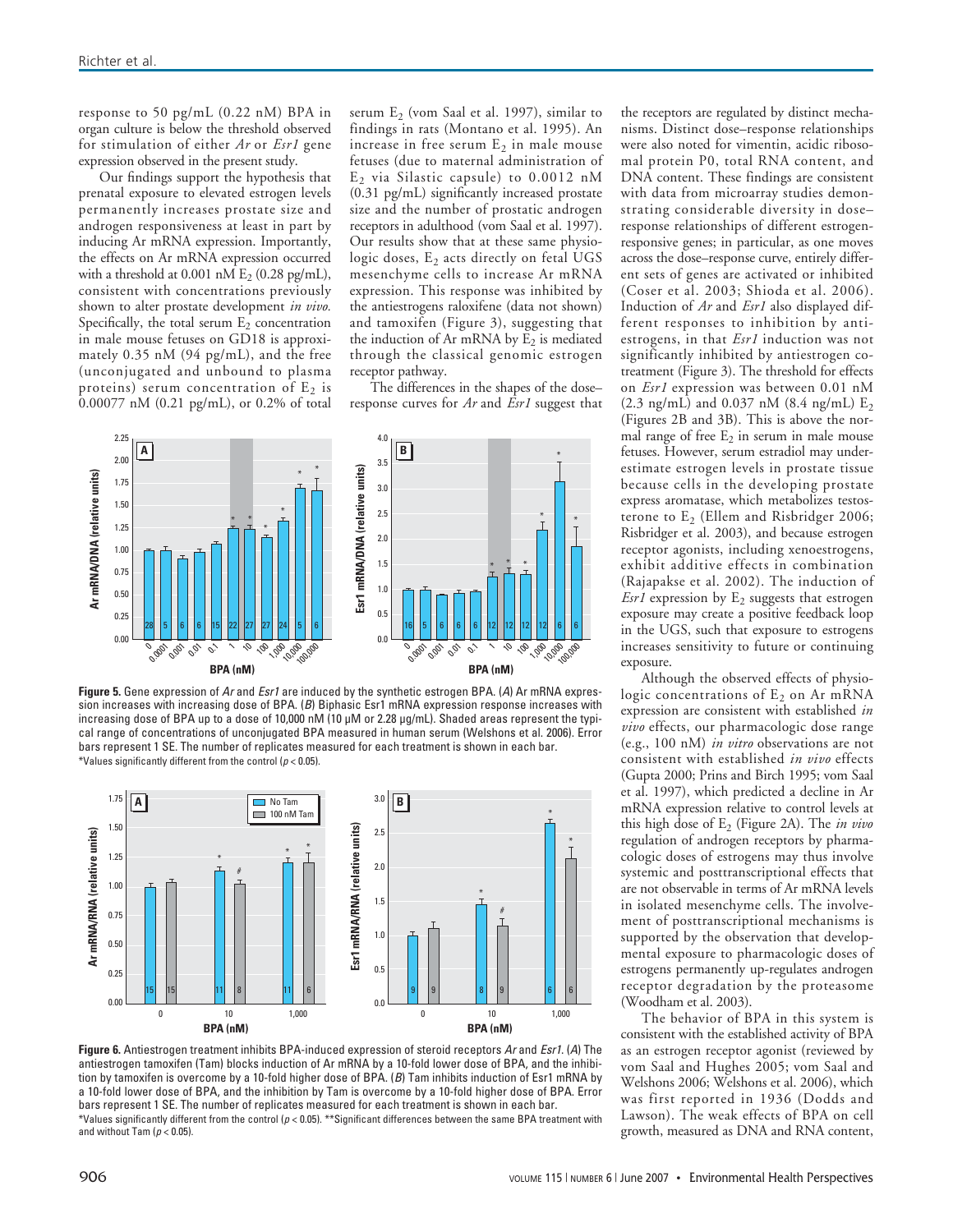are consistent with previous reports that the relative potency of BPA is greater in stimulating estrogen receptor–dependent gene transcription than in stimulating growth of uterine tissue (Nagel et al. 2001). There are several interesting differences between the dose–response curves of *Ar* and *Esr1* in response to BPA compared with  $E<sub>2</sub>$ . Based on the thresholds of induction of gene expression, BPA is approximately 1,000-fold less potent than  $E_2$  for induction of  $Ar$ , but only about 30-fold less potent than  $E_2$  for induction of *Esr1* (based on a threshold of *Esr1* induction of  $0.037$  nM  $E_2$ ; Figure 3B). In addition, the shape of the dose–response curve for  $Esr1$  differs between  $E_2$  and BPA; induction of *Esr1* by BPA was inhibited by tamoxifen, whereas induction of  $Esr1$  by  $E_2$ was not significantly inhibited by tamoxifen. These differences between  $E_2$  and BPA, which are seen in the *Esr1* dose–response curves but not the *Ar* dose–response curves, underline the probability that distinct mechanisms are at work in the induction of *Ar* and *Esr1* by estrogens.

Of great importance, the doses of BPA required for induction of both *Ar* and *Esr1* are within the range of typical levels of BPA measured in human serum, which range from approximately 1 to 10 nM (Figure 5) (Schönfelder et al. 2002; Welshons et al. 2006). Because our experiments measured the response to BPA in the absence of other estrogens, they are likely to underestimate the induction of *Ar* and *Esr1* expression in response to the additive mixture of endogenous estrogens, BPA, and other xenoestrogens to which humans are continuously exposed in our modern world (Colborn et al. 1993). The consequences of developmental induction of *Ar* and *Esr1* for the adult phenotype of the prostate have not been directly examined, but exposure during fetal life to very low doses of BPA  $(2-50 \mu g/kg/day)$  permanently increases prostate size in mice (Gupta 2000; Nagel et al. 1997). Neonatal exposure to a 10 µg/kg/day dose of BPA results in precancerous lesions (prostate interepithelial neoplasia) in adult male rats, associated with epigenetic changes (Ho et al. 2006). The report of Ho et al. (2006) is consistent with the finding that estrogenic chemicals stimulate an abnormal rate of proliferation in basal epithelial cells in the primary ducts of the mouse fetal prostate (Timms et al. 2005). Basal cells are progenitor cells proposed to be involved in prostate cancer (Kirschenbaum et al. 2006). We are currently examining whether the permanent increase in prostate AR receptor protein in mice exposed during fetal life to low doses of estrogenic chemicals is caused by a permanent increase in expression of the *Ar* gene, and whether this is associated with a change in DNA methylation at the *Ar* gene.

#### **Conclusions**

Ar mRNA in mesenchyme cells isolated from fetal mouse prostate is up-regulated by  $E_2$ within its physiologic range, and by BPA within the range detected in human fetal serum. Induction of Ar mRNA by  $E_2$  or BPA was inhibited by antiestrogen co-treatment. Therefore, the low-dose effects of estrogens on prostatic *Ar* regulation are estrogen receptor–dependent, act at the transcriptional level, are mediated through local effects on UGS mesenchyme cells, and can be modeled in a primary cell culture system. In contrast, down-regulation of androgen receptor protein in response to high doses of estrogens *in vivo* likely includes systemic and post-transcriptional mechanisms. Esr1 mRNA is also upregulated by  $E_2$  and BPA in a dose-dependent manner, suggesting the possibility of positive feedback in estrogen effects on the prostate. The induction of  $Esr1$  by  $E_2$  is not significantly inhibited by antiestrogen treatment, suggesting the involvement of non-estrogen receptor–mediated mechanisms.

Taken together, these results are consistent with the hypothesis that prenatal exposure to elevated estrogen or xenoestrogen levels within the physiologic range results in an increase in androgen receptor and estrogen receptor 1  $(α)$  number in the developing prostate mesenchyme, which increases androgen and estrogen responsiveness and growth. The estrogen receptor–dependent induction of *Ar* by BPA confirms that this mechanism is not unique to  $E_2$  and underscores the vulnerability of the developing reproductive system to the additive effects of exogenous estrogenic endocrine disruptors.

#### **REFERENCES**

- Adams JY, Leav I, Lau KM, Ho SM, Pflueger SMV. 2002. Expression of estrogen receptor beta in the fetal, neonatal, and prepubertal human prostate. Prostate 52:69–81.
- Benson DA, Karsch-Mizrachi I, Lipman DJ, Ostell J, Wheeler DL. 2007. GenBank. Nucleic Acids Res 35:D21–D25.
- Bustin SA. 2000. Absolute quantification of mRNA using realtime reverse transcription polymerase chain reaction assays. J Mol Endocrinol 25:169–193.
- Colborn T, vom Saal FS, Soto AM. 1993. Developmental effects of endocrine disrupting chemicals in wildlife and humans. Environ Health Perspect 101:378–384.
- Coser KR, Chesnes J, Hur JY, Ray S, Isselbacher KJ, Shioda T. 2003. Global analysis of ligand sensitivity of estrogen inducible and suppressible genes in MCF7/BUS breast cancer cells by DNA microarray. Proc Natl Acad Sci USA 100:13994–13999.
- Cunha GR, Donjacour A. 1987. Stromal-epithelial interactions in normal and abnormal prostatic development. In: Current Concepts and Approaches to the Study of Prostate Cancer, Vol 239 (Coffey DS, Gardner WAJ, Bruchovsky N, Resnick MI, Karr JP, eds). New York:Alan R. Liss, Inc., 251–272.
- Dodds EC, Lawson W. 1936. Synthetic oestrogenic agents without the phenanthrene nucleus. Nature 137:996.
- Ellem SJ, Risbridger GP. 2006. Aromatase and prostate cancer. Minerva Endocrinol 31:1–12.
- Grubbs FE. 1969. Procedures for detecting outlying observations in samples. Technometrics 11:1–21.
- Gupta C. 1999. Modulation of androgen receptor (AR)-mediated transcriptional activity by EGF in the developing mouse

reproductive tract primary cells. Mol Cell Endocrinol 152:169–178.

- Gupta C. 2000. Reproductive malformation of the male offspring following maternal exposure to estrogenic chemicals. Proc Soc Exp Biol Med 224:61–68.
- Ho SM, Tang WY, Belmonte de Frausto JB, Prins GS. 2006. Developmental exposure to estradiol and bisphenol A increases susceptibility to prostate carcinogenesis and epigenetically regulates phosphodiesterase type 4 variant 4. Cancer Res 66:5624–5632.
- Institute of Laboratory Animal Resources. 1996. Guide for the Care and Use of Laboratory Animals. Washington, DC:National Academy Press.
- Kirschenbaum A, Liu XH, Yao S, Narla G, Friedman SL, Martignetti JA, et al. 2006. Sex steroids have differential effects on growth and gene expression in primary human prostatic epithelial cell cultures derived from the peripheral versus transition zones. Carcinogenesis 27:216–224.
- Kokontis JM, Liao S. 1999. Molecular action of androgen in the normal and neoplastic prostate. Vitam Horm 55:219–307.
- Labarca C, Paigen K. 1980. A simple, rapid, and sensitive DNA assay procedure. Anal Biochem 102:344–352.
- Latil A, Bièche I, Vidaud D, Lidereau R, Berthon P, Cussenot O, et al. 2001. Evaluation of androgen, estrogen (ERα and ERβ), and progesterone receptor expression in human prostate cancer by real-time quantitative reverse transcription-polymerase chain reaction assays. Cancer Res 61:1919–1926.
- Marker PC, Donjacour AA, Dahiya R, Cunha GR. 2003. Hormonal, cellular, and molecular control of prostatic development. Dev Biol 253:165–174.
- Montano MM, Welshons WV, vom Saal FS. 1995. Free estradiol in serum and brain uptake of estradiol during fetal and neonatal sexual differentiation in female rats. Biol Reprod 53:1198–1207.
- Nagel SC, Hagelbarger JL, McDonnell DP. 2001. Development of an ER action indicator mouse for the study of estrogens, selective ER modulators (SERMs), and xenobiotics. Endocrinology 142:4721–4728.
- Nagel SC, vom Saal FS, Thayer KA, Dhar MD, Boechler M, Welshons WV. 1997. Relative binding affinity-serum modified access (RBA-SMA) assay predicts the relative in vivo bioactivity of the xenoestrogens bisphenol A and octylphenol. Environ Health Perspect 105:70–76.
- Prins GS, Birch L. 1995. The developmental pattern of androgen receptor expression in rat prostate lobes is altered after neonatal exposure to estrogen. Endocrinology 136:1303–1314.
- Prins GS, Birch L, Greene GL. 1991. Androgen receptor localization in different cell types of the adult rat prostate. Endocrinology 129:3187–3199.
- Prins GS, Marmer M, Woodham C, Chang W, Kuiper G, Gustafsson J-Å, et al. 1998. Estrogen receptor-β messenger ribonucleic acid ontogeny in the prostate of normal and neonatally estrogenized rats. Endocrinology 139:874–883.
- Rajapakse N, Silva E, Kortenkamp A. 2002. Combining xenoestrogens at levels below individual no-observed-effect concentrations dramatically enhances steroid hormone action. Environ Health Perspect 110:917–921.
- Rajfer J, Coffey DS. 1978. Sex steroid imprinting of the immature prostate. Invest Urol 16:186–190.
- Richter CA, Timms BG, vom Saal FS. 2005. Prostate development: mechanisms for opposite effects of low and high doses of estrogenic chemicals. In: Endocrine Disruptors: Effects on Male and Female Reproductive Systems (Naz RK, ed). New York:CRC Press, 379–410.
- Risbridger GP, Almahbobi GA, Taylor RA. 2005. Early prostate development and its association with late-life prostate disease. Cell Tissue Res 322:173–181.
- Risbridger GP, Bianco JJ, Ellem SJ, McPherson SJ. 2003. Oestrogens and prostate cancer. Endocr Relat Cancer 10:187–191.
- Schönfelder G, Wittfoht W, Hopp H, Talsness CE, Paul M, Chahoud I. 2002. Parent bisphenol A accumulation in human maternal–fetal–placental unit. Environ Health Perspect 110:A703–A707.
- Shioda T, Chesnes J, Coser KR, Zou L, Hur J, Dean KL, et al. 2006. Importance of dosage standardization for interpreting transcriptomal signature profiles: evidence from studies of xenoestrogens. Proc Natl Acad Sci USA 103:12033–12038.
- Takao Y, Lee HC, Kohra S, Arizono K. 2002. Release of bisphenol A from food can lining upon heating. J Health Sci 48:331–334.
- Thayer KA, Ruhlen RL, Howdeshell KL, Buchanan DL, Cooke PS, Preziosi D, et al. 2001. Altered prostate growth and daily